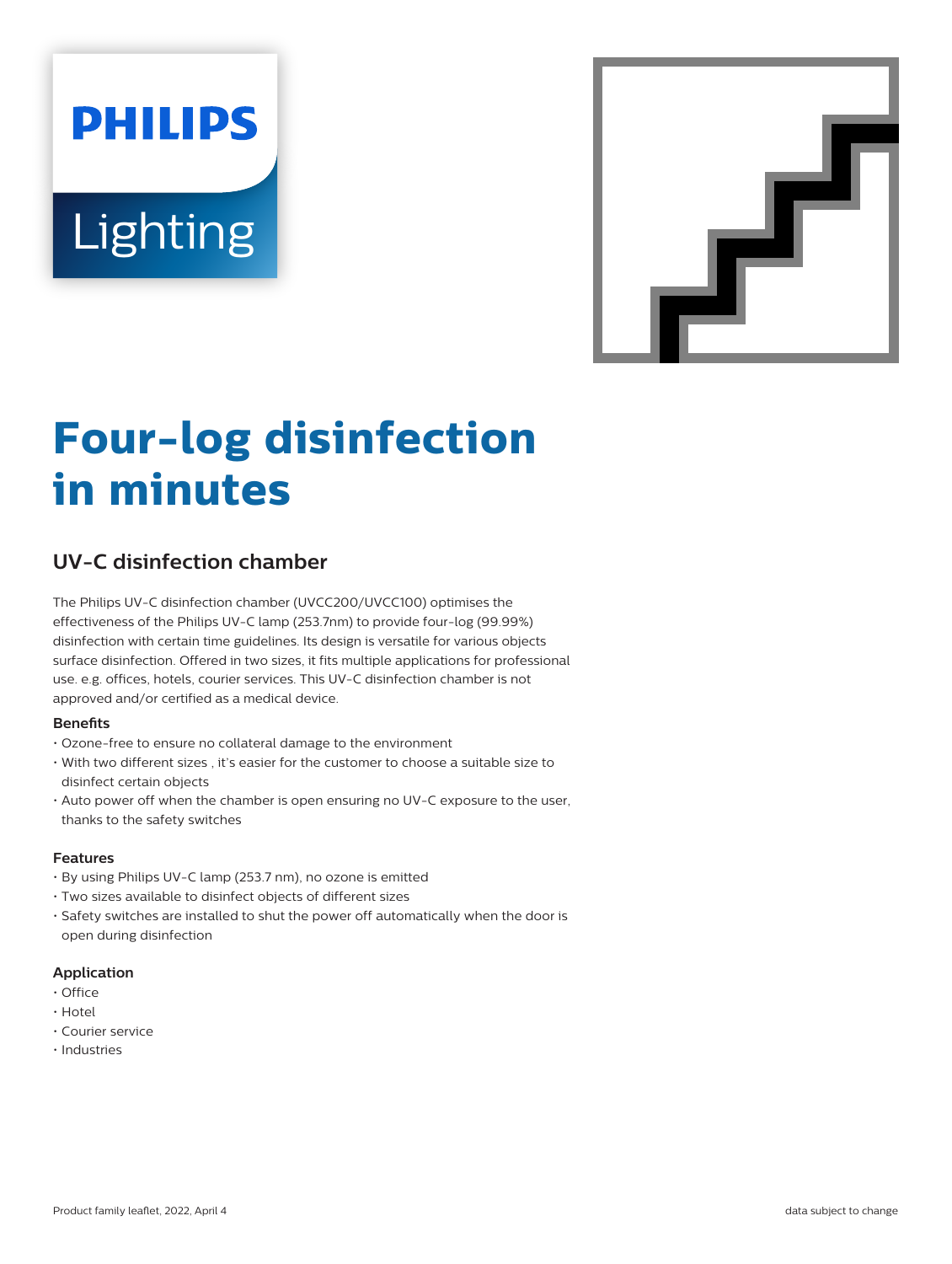## **UV-C disinfection chamber**

#### **Warnings and Safety**

• DANGER: like any disinfection system, UV-C lamps and devices must be installed and used in the correct way. Direct exposure to UV-C can be dangerous and result in a sunburn-like reaction to the skin and serious damage to the cornea. UV-C disinfection mini chambers must only be sold through qualified partners and installed by professionals according to our stringent safety and legal requirements. Our UV-C products are not meant to be used in applications or activities which may cause and/or lead to death, personal injury and/or damage to the environment.DISCLAIMER:The UV-C disinfection chamber effectiveness in the inactivation of certain viruses, bacteria, protozoa, fungi or other harmful micro-organisms is as described above under the heading "Benefits". Signify and its group of companies do not promise or warrant that the use of the UV-C disinfection chamber will protect or prevent any user from infection and/or contamination with any viruses, bacteria, protozoa, fungi, illness or disease. The UV-C disinfection chamber is not approved for, is not intended for and must not be used to disinfect medical devices and must not be used in medical settings. In addition to and without limitation of any exclusions or limitations of liability of Signify and its group of companies as set forth in any agreement for the sale, distribution or otherwise making available of the UV-C disinfection chamber, Signify and its group of companies shall have no responsibility or liability whatsoever for any claim or damage that may arise from or relate to any use of the UV-C disinfection chamber outside of their intended use or contrary to their installation and operation instructions, each as described in this document under the heading "Application", the user manuals and/or the mounting instructions.

#### **Versions**

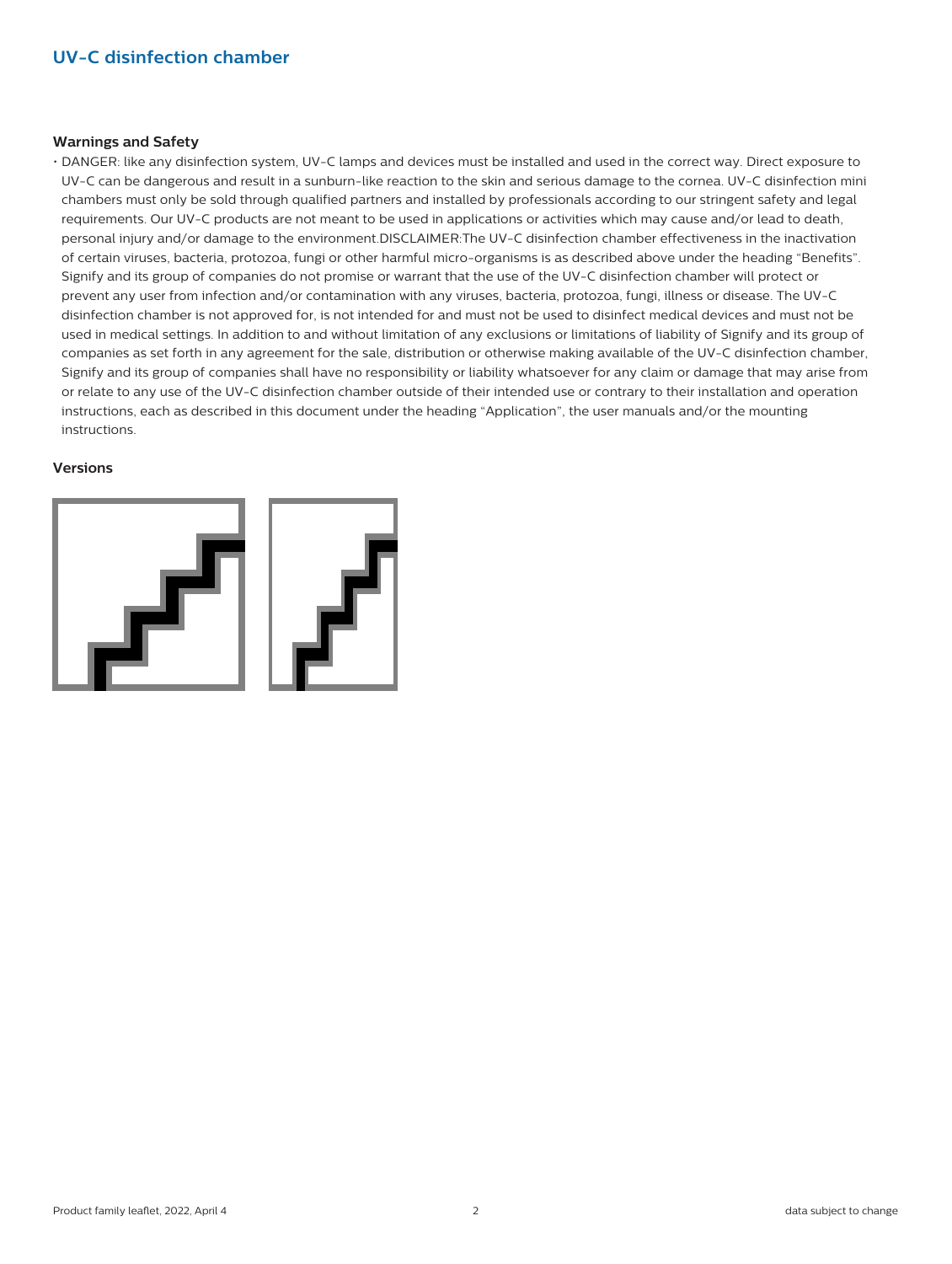# **UV-C disinfection chamber**

| <b>Application Conditions</b>              |                    |
|--------------------------------------------|--------------------|
| Ambient temperature range                  | +10 to +30 °C      |
| Suitable for random switching              | <b>No</b>          |
|                                            |                    |
| <b>Approval and Application</b>            |                    |
| Mech. impact protection code               | IK <sub>O</sub> 2  |
| Ingress protection code                    | <b>IP20</b>        |
|                                            |                    |
| <b>Controls and Dimming</b>                |                    |
| <b>Dimmable</b>                            | <b>No</b>          |
|                                            |                    |
| <b>Operating and Electrical</b>            |                    |
| Inrush time                                | $0.35$ ms          |
| Input frequency                            | 50 or 60 Hz        |
| <b>Input Voltage</b>                       | 220 to 240 V       |
| Power factor (min.)                        | 0.9                |
|                                            |                    |
| <b>General Information</b>                 |                    |
| Cable                                      | Cable 2 m with     |
|                                            | plug               |
| <b>CE mark</b>                             | CE mark            |
| <b>Protection class IEC</b>                | Safety class I (I) |
| Connection                                 | Mains outlet       |
|                                            | socket             |
| <b>ENEC mark</b>                           |                    |
| <b>Flammability mark</b>                   | <b>NO</b>          |
| Gear                                       | HF-S               |
| Glow-wire test                             | 650/30             |
| Optic type                                 | <b>No</b>          |
| <b>EU RoHS compliant</b>                   | Yes                |
| <b>Warranty period</b>                     | 1 years            |
|                                            |                    |
| <b>Initial Performance (IEC Compliant)</b> |                    |
| Power consumption tolerance                | $+/-10%$           |
|                                            |                    |
| <b>Mechanical and Housing</b>              |                    |
| Colour                                     | Silver             |
| <b>Housing material</b>                    | Stainless steel    |
| <b>Optic material</b>                      |                    |
| <b>Reflector material</b>                  | Aluminium          |
|                                            |                    |
| <b>UV</b>                                  |                    |

#### **Operating and Electrical**

| Order Code   | <b>Full Product Name</b> | Inrush current |
|--------------|--------------------------|----------------|
| 911401786182 | LIVEC200 80W 02          | 90 A           |
| 911401793352 | UVCC100 68W 02           | 72 A           |

#### **General Information**

|                   |                                        |                          |                             | Number of       |                   |                             |                          |               | Number of       |
|-------------------|----------------------------------------|--------------------------|-----------------------------|-----------------|-------------------|-----------------------------|--------------------------|---------------|-----------------|
|                   | <b>Full Product</b>                    | Number of gear Number of |                             | products on MCB |                   | <b>Full Product</b>         | Number of gear Number of |               | products on MCB |
| <b>Order Code</b> | <b>Name</b>                            | units                    | light sources (16 A type B) |                 | <b>Order Code</b> | <b>Name</b>                 | units                    | light sources | $(16$ A type B) |
|                   | 911401786182 UVCC200 80W 02 Five units |                          |                             |                 |                   | 911401793352 UVCC100 68W 02 | Four units               |               |                 |

#### **Initial Performance (IEC Compliant)**

UV-C irradiance defined at 20 cm 1100  $\mu$ W/cm<sup>2</sup>